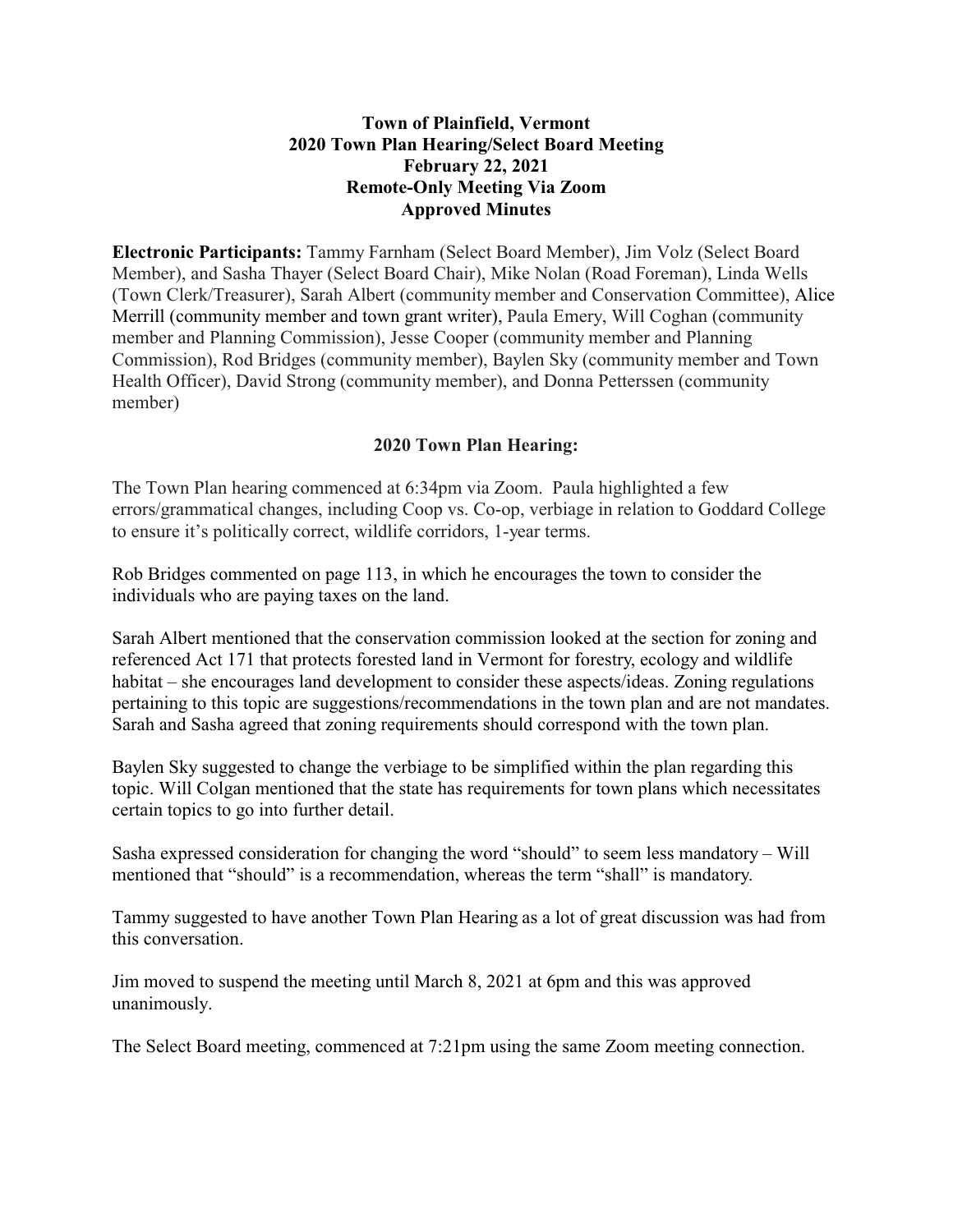# **Select Board Meeting:**

## **Approval of/changes to agenda**

Sasha mentioned adding an update to the litigation case. It was agreed this will be added to the next meeting.

# **Pedestrian Bridge Project**

Alice suggested to consider continuing to draw from the Batchelder fund in the interim while figuring out a longer-term funding option. Linda indicated there is currently \$61,075 in the Batchelder fund, so the remaining funds will need to be funded from somewhere else. The town portion of the project is estimated to be \$126,847 (includes 10% overrun and current project site estimate which was based on the previous project). Linda reminded that if a loan of \$65,000 was funded for longer than 5 years (approximately \$12,000/year) than it would need to be taken to the voters.

David mentioned that the Town Hall Opera House repairs (\$5,000/year) will be been paid off in 2 years, so in it might allocate an additional \$5,000 toward the 5-year annual \$11,000 loan cost. Alice suggested to consider the revolving loan fund, of which Sasha indicated that the Town of Plainfield would fit the eligibility. David mentioned that he believes there is a \$50,000 cap on the loan, Linda added that she thought the cap was \$20,000. The drawing funding from the revolving loan fund would be prime  $+1\%$ . Tammy suggested to add \$15,000 to the budget for the Pedestrian Bridge project and explore various lending opportunities and go from there.

## **Road Foreman Update – Mike Nolan**

#### *Road Department budget line item for paving remaining at \$25,000*

Mike sent an estimate from Pike Industries to the select board regarding a few areas of concern (Martin Meadows & Walker Lane). However, Mike still expressed concern for repairing a section on Main Street (which is estimated to cost \$100,000) which seems worse than Martin Meadows & Walker Lane. Sasha indicated that there is \$27,212 in a fund that could be used for paving, in addition to the \$25,000 from this year. Linda mentioned that \$41,741.68 was spent last year. Mike stated that he believes the \$25,000 budget line should be left as is. Tammy stated that at this point she is pretty taken back that other committees are being asked to take budget cuts for an increase this line item that was intended to be temporary two years ago. Sasha added that reducing the line item will not help in the long run, as these three projects need to be completed. Linda mentioned that the \$25,000 paving line item is necessary to maintaining the class 2 roads moving forward. For this years budget

Jim moved to approve the \$25,000 paving line item for the 2021-22 budget, Sasha and Jim voted in favor, Tammy voted nay.

#### **Town Clerk/Town Treasurer Report**

Small typos/wording was fixed, no changes were made to change the narrative.

Jim moved to approve the Town Clerk/Town Treasurer Report, with a unanimous approval of the select board.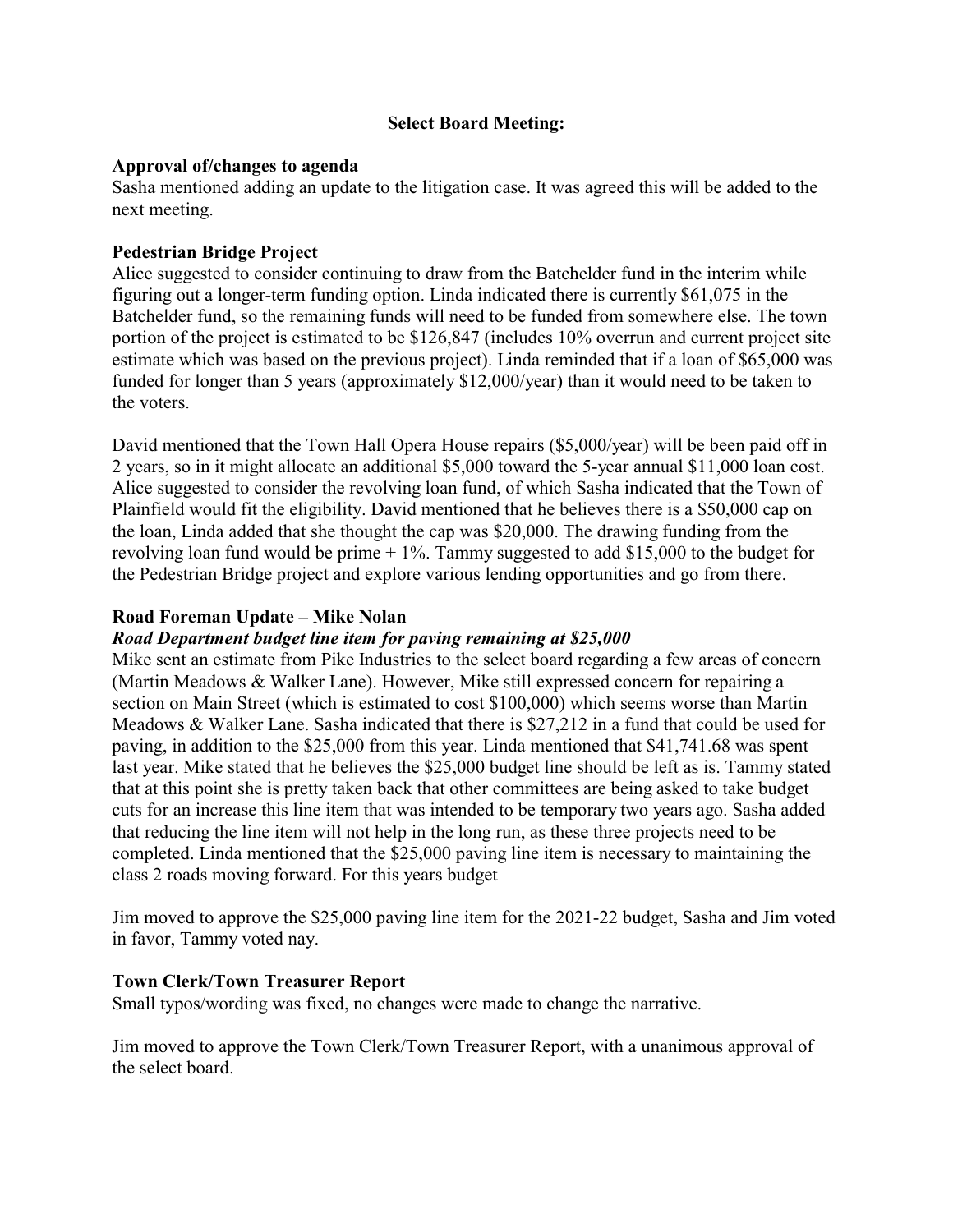**Approve warning for April 6, 2021 Town Meeting including all Town Meeting articles** Jim suggested to add additional information to the warnings; Linda reminded that the Treasures Report goes in more depth. Sasha also mentioned that these topics could be discussed in the Zoom meetings held in place of Town Meeting, and outlined in a post on Plainfield People. Article 10 - The budget total for 2021/22 is 1,041,789 (approximately 1.5% higher than 2020/21) which includes the \$15,000 line item for the pedestrian bridge project loan. Jim suggested to add an additional sentence that states "if you aren't able to register before April  $6<sup>th</sup>$ , you may register at the polls at the Town Clerk Office". Linda stated that the verbiage pertaining to the absentee ballot request is from the secretary of state's office. Jim mentioned that the wording is confusing. The wording agreed upon is as follows: "If you authorize another person, who is not a family member, to request an absentee ballot for you, that person must make a written application for an absentee ballot for you."

Jim moved to approve the warning with the changes made today, with a unanimous approval of the select board.

#### **Approval of Warrants:**

Payroll: 1/29, 2/5, 2/12, 2/19 Accounts Payable: 1/21, 2/1 2/10

Jim moved to approve the warrants, with a unanimous approval of the select board.

#### **Excess weight/Fleet permits:**

Lajuenesse Construction, Inc., East Barre, VT New England Quality Service, Inc., Rutland, VT Hillcrest Trucking and Storage/Chris Barkyoumb, Saratoga Springs, NY Suburban Propane, Morrisville, VT Roland and Ronald Vigneault DBA R & R Vigneault Timber

Jim moved to approve the fleet permits with a unanimous approval of the select board.

#### **Approval of renewal of Plainfield Cooperative liquor permit**

Tammy moved to approve the of renewal of Plainfield Cooperative liquor permit with a unanimous approval of the select board.

#### **Approval of Minutes**

Minutes will be approved at the next select board meeting.

**Route 2 Intersection Project** – Tammy met with the Department of Water & Wastewater on 2/17, they discussed what the project would look like for their department. They voiced concerns and ideas – many of their concerns were in relation to monetary factors. There was discussion regarding moving waterlines from the intersection all together, which may be a long-term improvement for the town. A design has been made, but there will likely be changes. There are no results from the soil sample at this point.